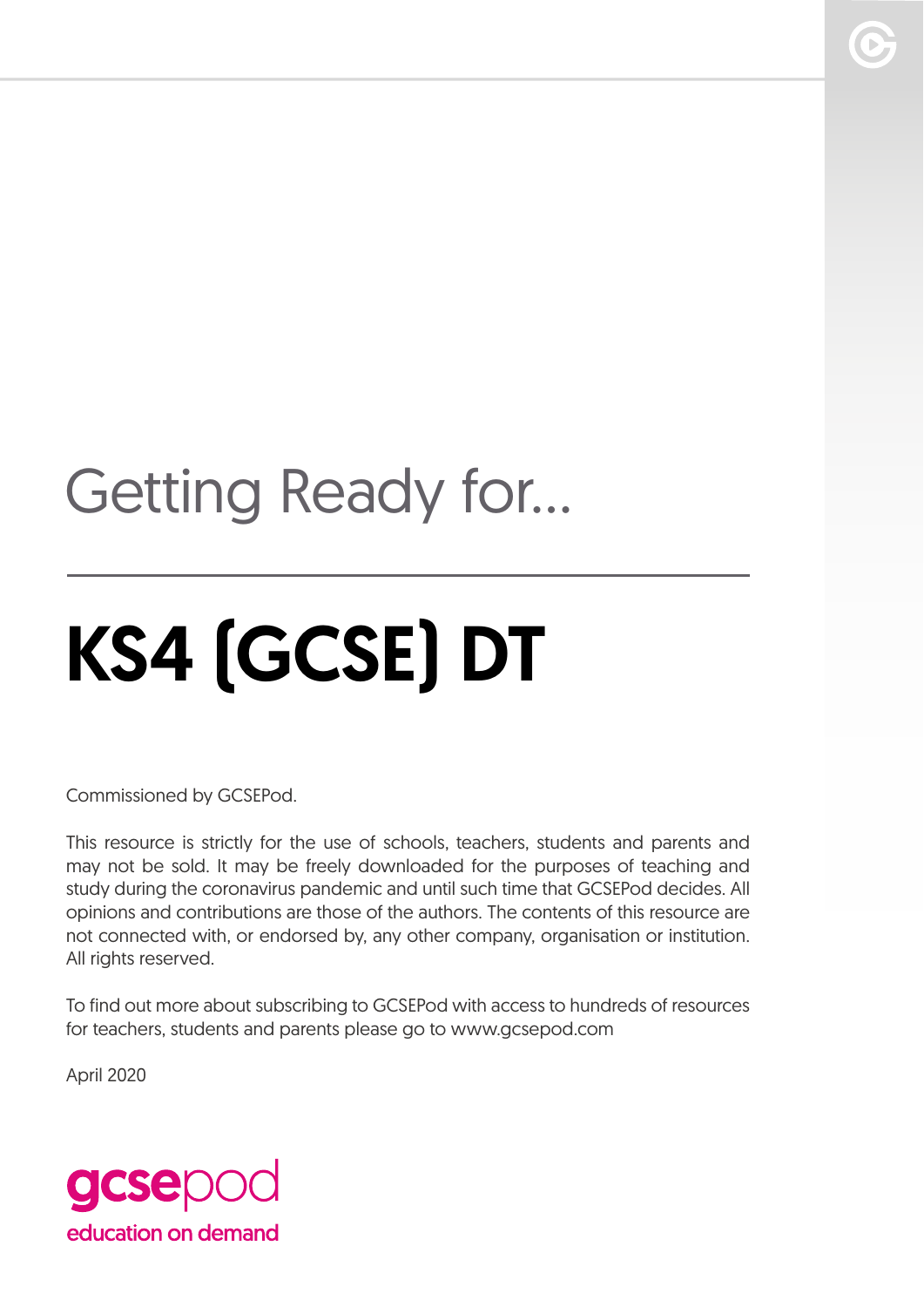Design and Technology is a dynamic, evolving subject that brings learning to life. It requires you to use critical thinking, invention and design skills, and to make prototypes that solve real-world design problems.

The following activities are designed to help you to develop your design and thinking skills and your knowledge of materials and real-world manufacturing processes, as well as to appreciate the work of designers from the past and present.

## **Activities**

#### 1. Material Categories

Knowledge of specific names of materials is essential to support your design work. General terms such as wood, metal and plastic are not detailed enough at this level of study.

• For each of the categories below, research and find suitable material examples. Create a table, like the one here, to display your results.

| <b>Classification</b> | <b>Category</b>    | <b>Material examples</b> |
|-----------------------|--------------------|--------------------------|
| Wood                  | Hardwood           |                          |
|                       | Softwood           |                          |
|                       | Manufactured board |                          |
| <b>Metal</b>          | Ferrous            |                          |
|                       | Non-ferrous        |                          |
|                       | Alloys             |                          |
| <b>Plastics</b>       | Thermoplastics     |                          |
|                       | Thermoset polymers |                          |
|                       | <b>Elastomers</b>  |                          |

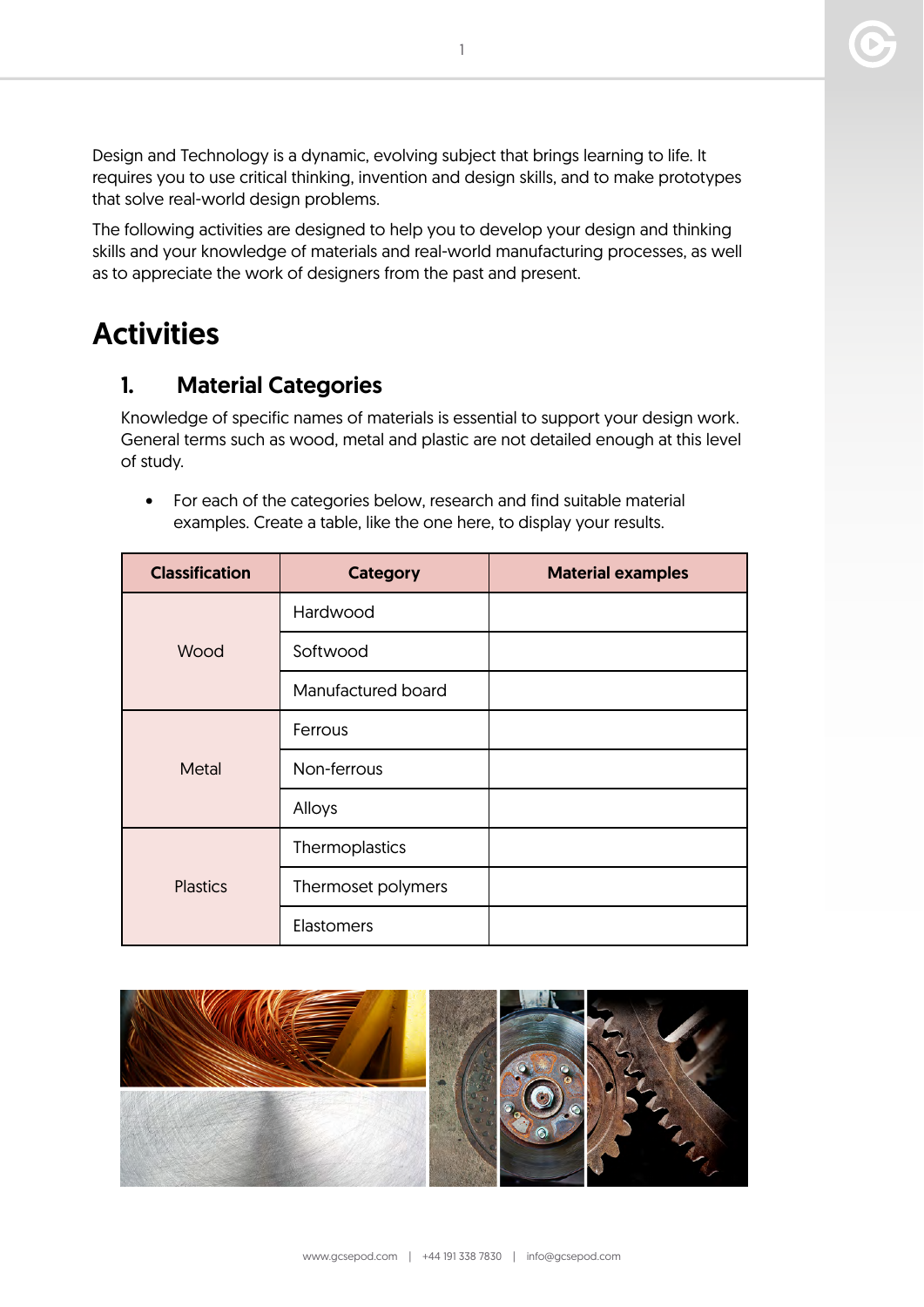### 2. Properties of the Materials

Knowledge of the properties and working characteristics of materials will help you justify material choices in your design work.

Can you find out the definition of each of the technical properties below and support your answer with a material example?

- **Malleability**
- **Durability**
- Hardness
- **Elasticity**
- Strength to weight ration
- Corrosive resistance
- **Electrical conductivity**

#### 3. Sources and Origins of Materials

Knowledge of where materials come from, their primary sources, and their conversion into workable forms can help you understand their impact on the environment.

In the example below, paper and boards come from the chemical processing of wood.



Using notes and diagrams, can you create your own flow chart to show the sources and origin of both polymers and metals?

2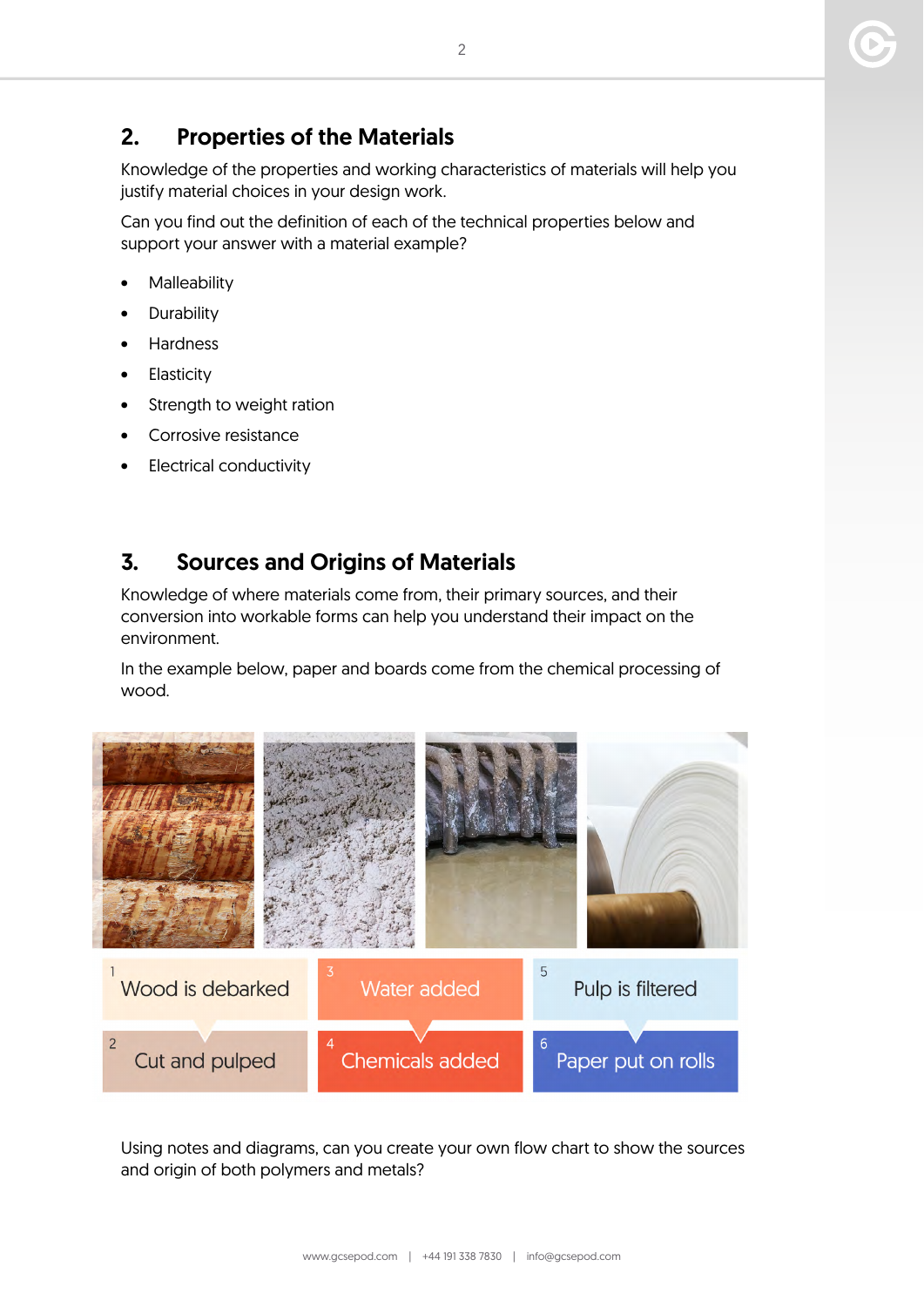#### 4. The 6 Rs

The 6 Rs are often used as a starting point to discuss or evaluate the environmental impact of a product. It can help you in the iterative design process to improve or change a design to make it more environmentally friendly or sustainable.

Can you explain the meaning of each of the 6 Rs below? Can you illustrate your answers in terms of designing or redesigning a product and use real-life examples where possible?

- **Reduce**
- Repair
- **Reuse**
- **Rethink**
- **Recycle**
- Refuse

#### 5. Rethink and Redesign a Product

Completely rethinking a product and in particular redesigning it to be more efficient, environmentally friendly and make use of new materials is an important part of a modern-day designer's job.

- Choose a product that you own or have at home and redesign it to improve it.
- Sketch your ideas and use annotations to explain your thinking. Include your knowledge of the 6Rs to justify your designs.



New materials, new technology and new ideas push designs to the future

#### 6. Design Icons

Investigating the work of past and present designers and design companies can inspire and inform your own designing.

Explore the work of the following design icons and create a mood board that includes an example of the work of at least six from the list.

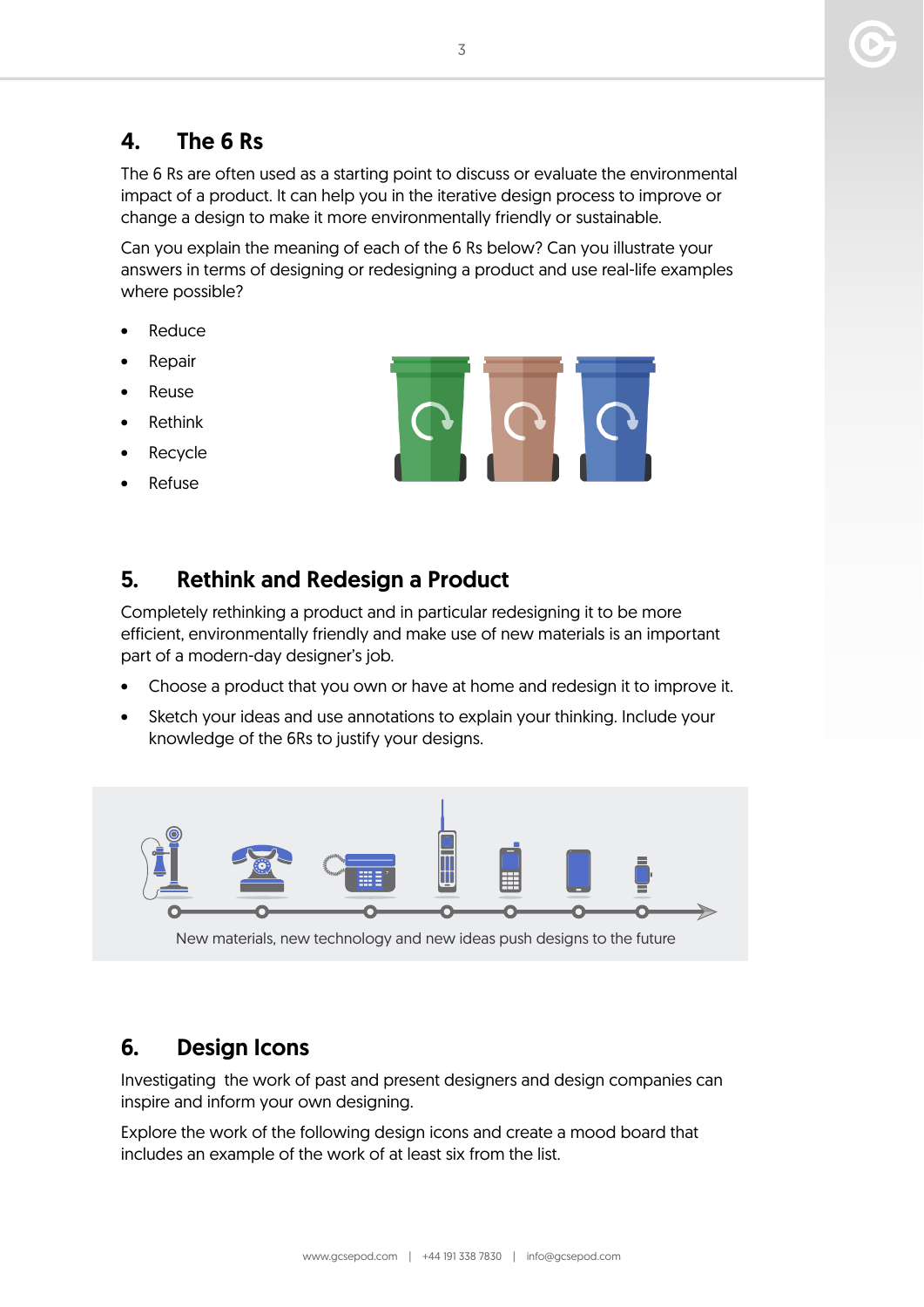Add notes to explain their design style and your thoughts on the products you have chosen.

- Philippe Starck
- Ettore Sottsass
- Gerrit Rietveld
- Marcel Breuer
- Charles Rennie Mackintosh
- William Morris
- Norman Foster
- Vivienne Westwood
- Alec Issigonis



#### 7. Manufacturing Processes

Products are made using a wide range of tools, equipment and manufacturing processes. To understand products and their design for manufacture, you will need to be aware of methods used to shape, fabricate and construct products.

Using a flow chart, can you explain the step by step process for the following manufacturing processes?

- Injection moulding
- Vacuum forming
- Casting metals

#### 8. Scales of Production

When designing for manufacture, the planning process needs to consider the scale of production. This scale will determine what materials, equipment and manufacturing processes are required.

Can you define the following scales of production and give examples of products made to that scale?

- One-off
- **Batch**
- Mass
- **Continuous**



4